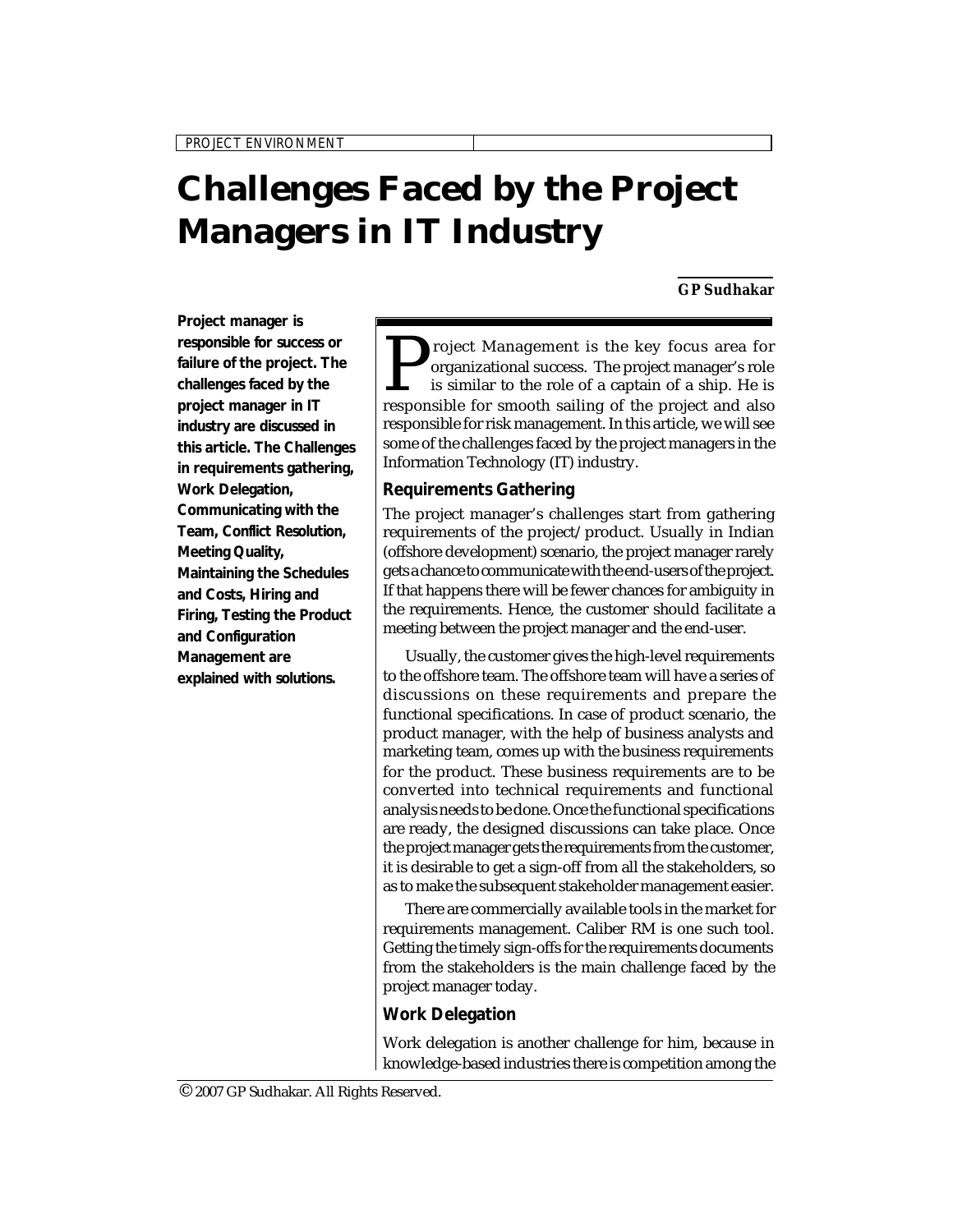*Challenges Faced by the Project Managers ...* 

### **About the Author**

**GP Sudhakar,** PMP, IT and Management Consultant, Bangalore. He has over 12 years of experience in IT Industry. The author can be reached at purna24@hotmail.com

team members to take up the work that is more credible. When work delegation comes into picture, the project manager has to take the team members' interests and skills into consideration. This is helpful in successfully completing the project on time with good quality. Otherwise, a lot of time would be spent in fixing bugs.

Here, Responsibilities Assignment Matrix (RAM) can be used as a tool. Using this matrix, one can see the tasks and the assigned resources to those tasks in a tabular format. The software tool 'Microsoft Project' can also be used for tracking and scheduling. Resource leveling is also possible using this tool. Leveling the resources in the project is yet another challenge the project manager faces during work delegation.

#### **Communicating with the Team**

The project manager needs to communicate with the team periodically or whenever required. In many demanding situations, the availability of conference rooms or a place to meet the team is also one of the challenges of the manager. The project manager should meet the team in a convenient place. Providing a cordial environment for the team to communicate is the job of the project manager. The environment can be controlled by the project manager.

The manager should prepare for the meetings. The way he communicates with the team members, the distance, pitch, language and vocabulary are all important. He should be able to express his views clearly and concisely. The team members should be able to receive and understand the message.

Another challenge the project manager faces is untimely request for information from people outside the project. This happens because of the unclear communication management plan and incomplete stakeholder identification. At the beginning of the project, the project manager should identify the stakeholders of the project. At the same time, the stakeholder identification is a continuous process and it should continue throughout the course of the project. Based on the identified stakeholders, the project manager has to prepare the communications management plan. This plan consists of the information which stakeholders are interested in and at desired frequency. If this identification of stakeholders and preparation of communications management plan are clear and complete, untimely requests for information can be reduced.

### **Conflict Resolution**

In high technology industries, a project manager's challenge is to resolve the conflicts between the team members. In a technical team, there is a possibility of conflicts between team members. The schedules, technical issues, project priorities, resources, cost and personality differences are some of the reasons for conflicts. The manager is not responsible for resolving conflicts. The team members who are in conflict are responsible for resolving the conflicts for themselves. The project manager only can facilitate the sessions in which team members can discuss and resolve their conflicts. Some of the conflict resolution techniques like smoothing, confrontation, compromise, withdrawal and force can be used. Among all the conflict-resolution techniques, confrontation is the best one. It creates a win-win situation for the people in conflict. It brings all the facts and figures into picture and resolves the conflict.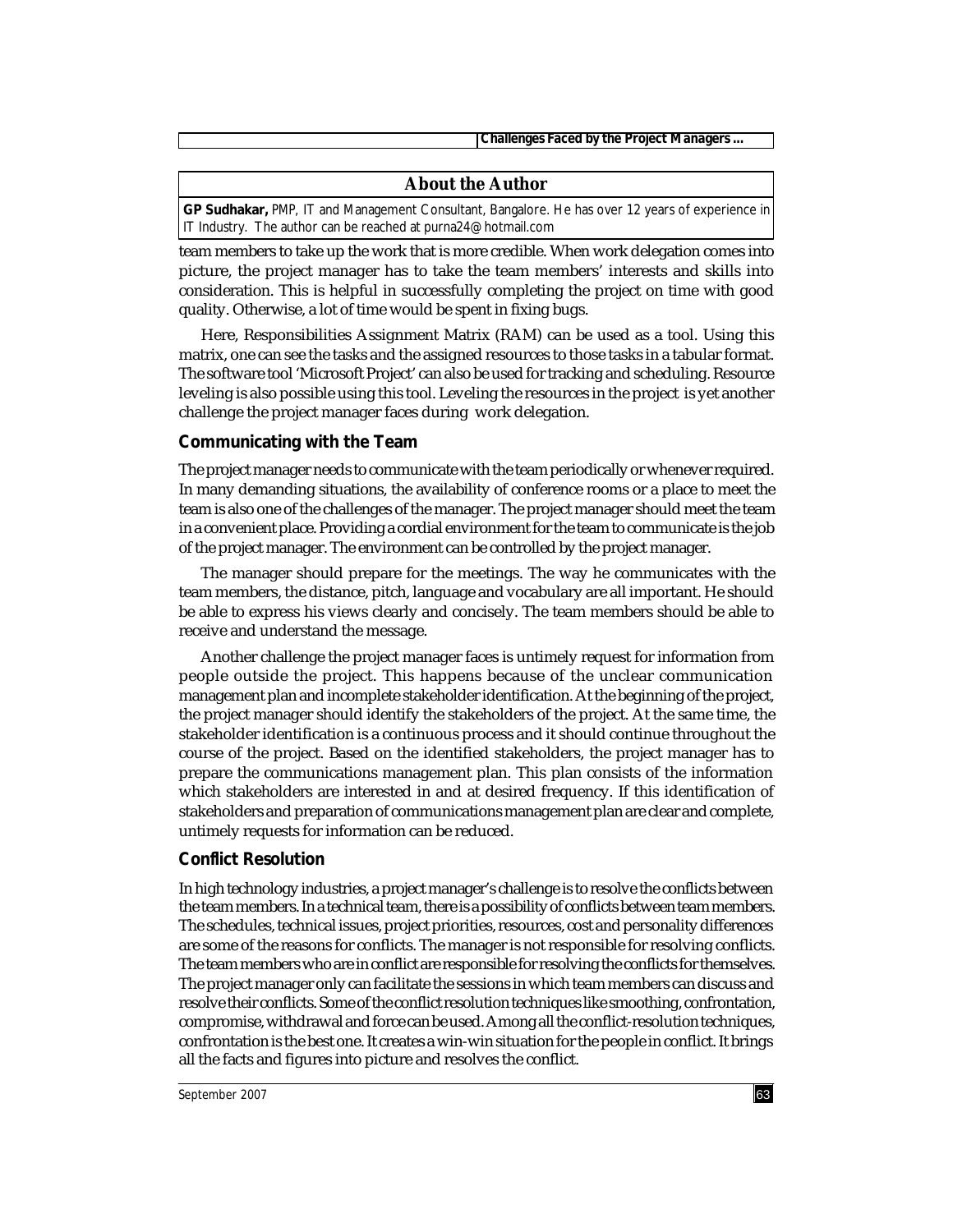| . Manager <sup>,</sup><br><br>Proiect<br>n,<br>nv<br>cea<br>me<br>mer<br>$\overline{a}$<br>---<br>. |  |
|-----------------------------------------------------------------------------------------------------|--|
|                                                                                                     |  |

Usually, in technical discussions, the team members get into conflicts. For example, one team member may want to use C++ while another wants Java for implementation. This results in a conflict and the project manager has to facilitate sessions for them to resolve their conflicts.

# **Meeting Quality**

Maintaining good quality of the deliverables is another challenge for the project manager. Even after having significant rounds of reviews of the deliverables, sometimes the product does not meet the quality criteria. Review efficiency and effectiveness are very important for product development. For example, number of pages of source code reviewed per hour indicates the review efficiency. Review effectiveness is evident with reduction in the number of bugs in the product and extendability of the code in near future.

It is best practice to conduct internal and external quality audits to the project in question to maintain the consistent quality in deliverables. The audits result in Non-Conformance (NC) reports for the project. The main challenge of the project manager is to work on and close the NC reported. Usually, these NCs will be reported in senior management review meetings. The senior management takes these NCs as a benchmark in judging the quality of process involved in the product development.

The project manager or concerned team member is responsible for closure of the respective NCs. These NCs opened and closed status will be maintained by the quality audit tools. The project manager's challenge is to keep the NC count to minimum possible number, so that the project won't get special attention from the senior management.

## **Maintenance of the Schedules and Costs**

'Scope, time and cost' are the triple constraints for any project. In a program, the delay of one project may delay the entire program, which may have financial impacts on the company. Hence, the project manager all the time tries to execute the project within the given time. The delay in schedules may lead to cost overruns. Hence, keeping to the schedules is another challenge for the project manager.

Other extended constraints such as customer satisfaction, risk and quality also have the effect on the project, if there is any change in the triple constraints. The project manager's challenge is to get more customer satisfaction for his project. He has to work towards getting good customer satisfaction rating. This is possible once the project is completed within budget and is executed with good quality in the given time.

## **Hiring and Firing**

Usually, the project manager should recruit the team members, who meet the requirements. The team size will be maximum during peak time of the project. The project manager has to release the team members, when they are done with the deliverables. Conducting performance appraisals and giving promotions, transfers and additional responsibilities are all part of project manager's job. The challenge is to meet expectations of his team members with respect to compensation hikes and providing benefits.

From the executing company point of view, the project manager has to keep the costs under the budget. In project-oriented organizations, the team members won't be having